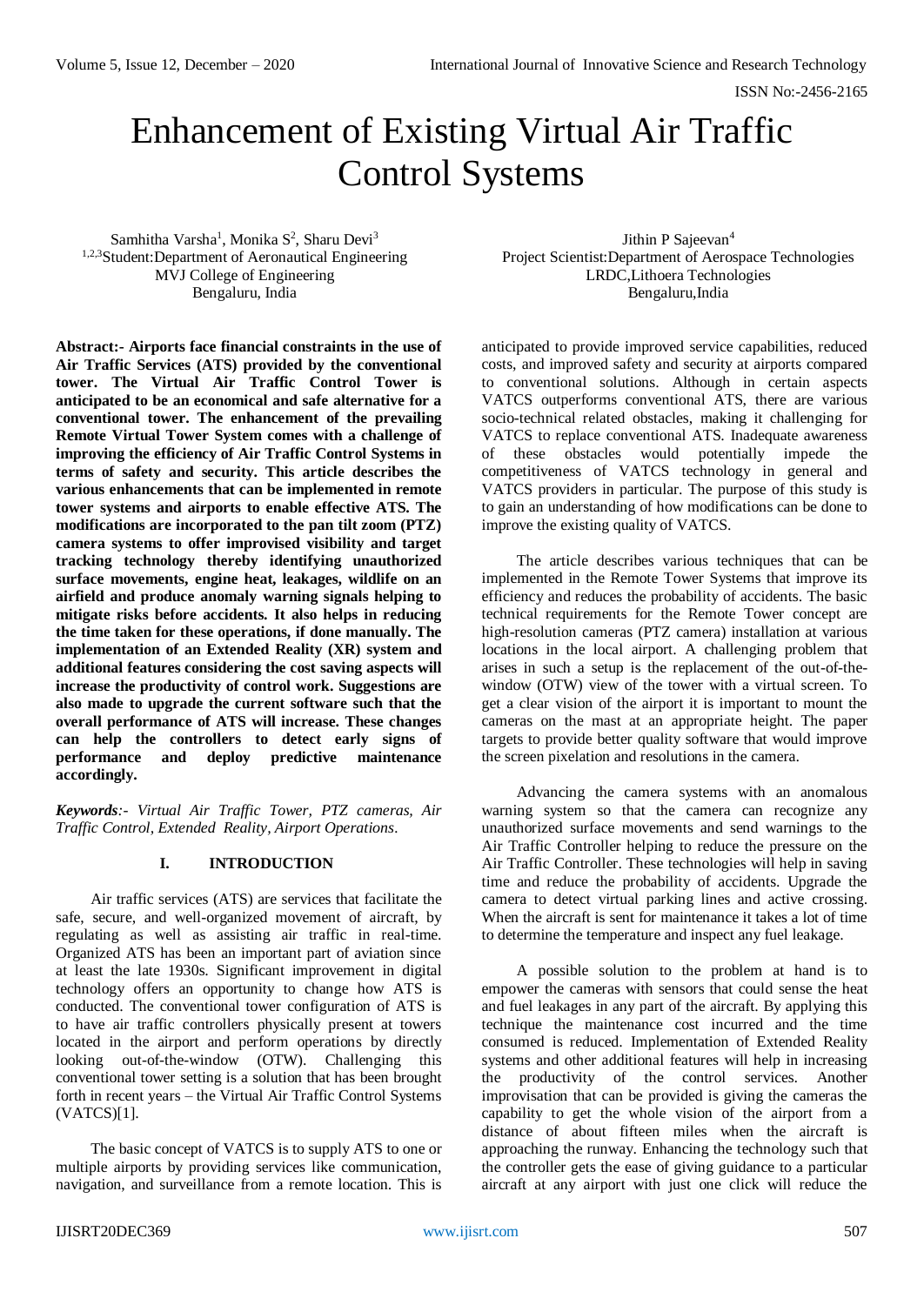#### ISSN No:-2456-2165

probability of hazards. The study aims at providing solutions to various problems that would help the airports to opt for a virtual remote tower over a conventional tower as a dominant solution for ATS

## **II. PROPOSED METHODOLOGY**

The approach for enhancing the existing technical requirements of VATCS comes with a lot of challenges. VATCS is a concept that faces technical and non-technical challenges for its successful implementation as it will affect the technology providers, air traffic controllers, pilots, and airports. This study aims to gain the perspectives of all of them..

The overall task is divided into three major divisions: (i) Identifying the various problems affecting the VATCS and defining the area of its effect.

(ii) Identifying the causes of the listed problems.

(iii) Verification of the compatibility of the solution designed.

The first step involves the identification of the various problems affecting the VATCS and how they affect the quality and the system.[2] After listing out the problems we start finding out the cause of the problems and provide suitable solutions for the same. The solution cannot be approved until it is verified. After the verification process, the best solution is finalized.

# **III. CAMERA SYSTEMS**

The implementation of Virtual Air Traffic Control System comes with a threat of designing meticulous visualization systems in the remote towers, as visualization plays a vital role in this sphere. Therefore, it is significantly necessary to ensure the proper working of the cameras at all stages. The following are the various factors that are to be considered for designing efficient video information systems, the necessary enhancements that can be made are listed below.

#### *A. Camera Positioning*

In the case of Virtual Air Traffic Control Tower, the most important component is the PTZ cameras. The visibility and area coverage are the factors that depict the ease of the Air traffic controller. It was found that mounting the camera on a pole of height 1000 feet will give a 37 degrees field of view that can give a better view of the airport such that the pole is placed at a minimum distance of 400 meters from the runway. [3]

## *B. Interference of Magnetic Flux*

There is a presence of magnetic flux inside the battery of the cameras. This problem can be overcome by magnetic shielding. Magnetic shielding involves the steel or copper plates placed in the walls. The purpose of these plates is to capture the magnetic field based on the geometric make-up. It results in the calculation of the blockage of the magnetic field.

#### *C. Quality of PTZ*

The quality of the PTZ cameras can be enhanced by incorporating optical zoom features into existing systems. The optical zoom feature physically adjusts the camera lens, changing the focal length to zoom in and zoom out as required, and thus maintaining better image quality.[4] Thus, this feature helps in obtaining even a minuscule view of the image being monitored without any quality loss, thereby Also, the quality can be further improved by upgrading the cameras with advanced high-definition technology. 8K Ultra-High-Definition (UHD) (7680  $\times$  4320) is the highest resolution available.  $7680 \times 4320$  has 33.2 million pixels which is double the resolution of 4K UHD in each dimension. [5]

## *D. Capturing engine heat, fuel/fluid leakage*

Detection of fuel or fluid leakage is one of the most tedious tasks of the maintenance crew. Thermal imaging cameras can be used to detect unnecessary fuel leakage that helps in saving time and maintenance costs. Since the cameras do not require light they are not affected by any change in the weather. These cameras have the capability of sensing the leakage from a distance of 50km. Incorporating the cameras with proper alarms to alert the crew about the fuel leakage will help in better and easy detection of fuel or fluid leakage.

## *E. Operation during rain and fog*

Operating the cameras during poor weather conditions becomes challenging as fog and rain can severely limit the range of a thermal imaging system due to scattering of light off droplets of water. Thus, to overcome the scattering of light, an optimum temperature difference is to be maintained. This can be achieved by housing a thermal shield above the camera along with a sensor that detects a drop in temperature and automatically regulates the temperature by heating the vicinity to a specified temperature thereby giving a clear image even in poor weather conditions. A novel imaging system can be used to overcome this problem. This system uses a different technology that can gauge the distance of objects shrouded by fog thereby giving a clear image even in poor weather conditions. The imaging is done in four simple steps: (a) Time profile estimation, (b) Background Estimation, (c) Signal Estimation, (d) Scene Reconstruction. The target parameters-Reflectance Estimation and Depth Estimation is later found out by following the above mentioned four steps.[6]

## **IV. COMMUNICATION BETWEEN AIRCRAFT AND AIRPORT**

Effective communication is the fulcrum of the Air Traffic Control System and an important aspect of aviation safety, without which commercial aviation can become dangerous. Poor communications have contributed to several deadly planes crashes since the beginning of modern air travel. Thus, to ameliorate the communication between the airplane and airport, a visual guide can be presented in the cockpit which provides the pilot with a clear vision of the airfield.The visual guide consists of the view of the location